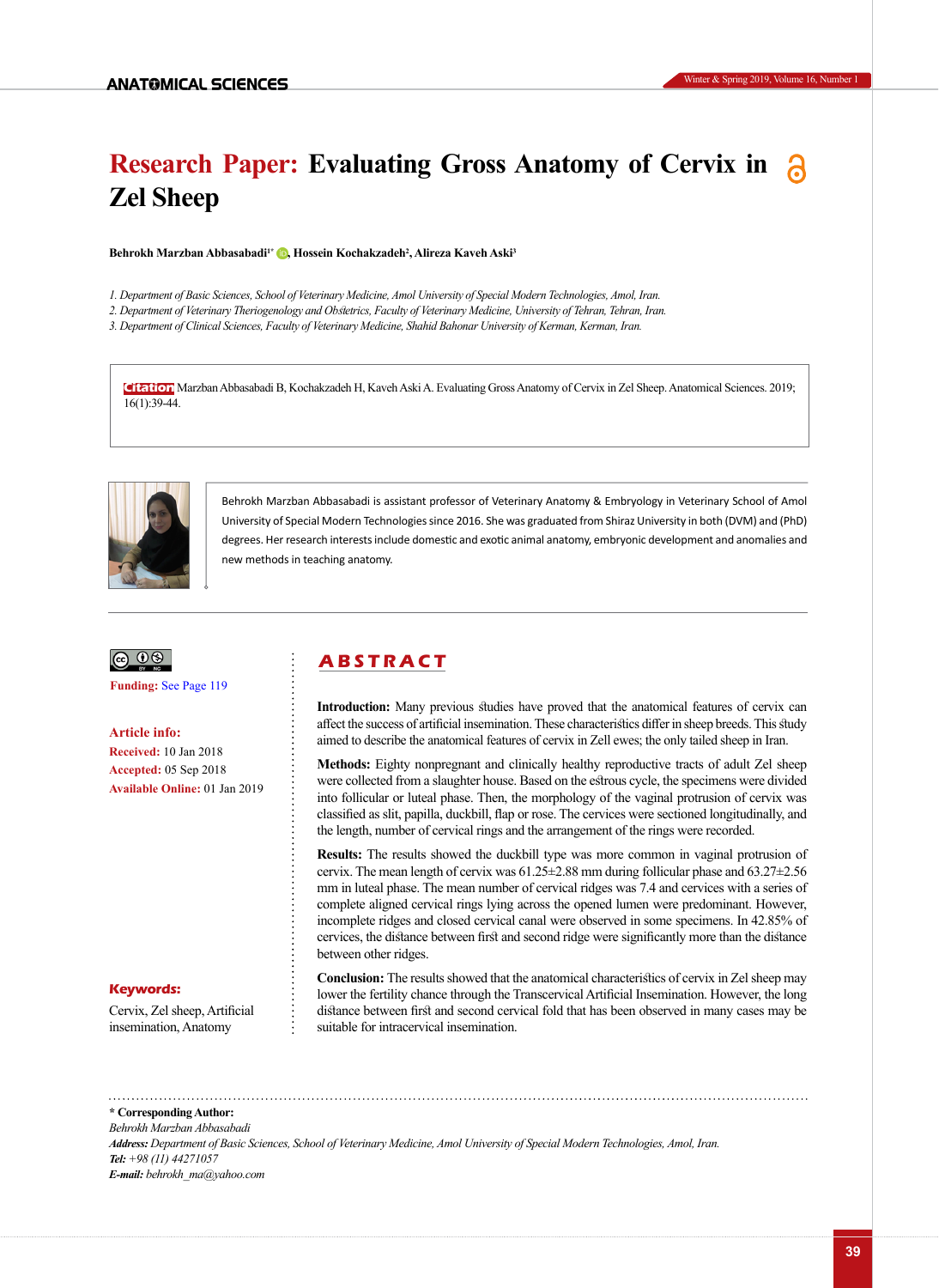## **1. Introduction**



rtificial Insemination (AI) in sheep, is a common technique, used as a genetic improvement management at farm level, in recent decades [\[1\]](#page-4-1). Numerous intrinsic and extrinsic factors related to females,

males, environment and technique itself impact insemination outcomes [2]. One of the most important reasons that refer to females is the anatomy of the cervix  $[3]$ . The cervix of the ewe is convoluted in structure and does not dilate during oestrus [\[4\]](#page-4-3). It is a long, fibrous tubular organ with an over convoluted lumen due to 4-7 cervical rings [\[5\].](#page-4-4) These rings narrow the cervix lumen and prevent the catheters from reaching the uterus during intracervical insemination [\[3\].](#page-4-2)

Studies have indicated that breed played an important role in cervical morphology [\[5-9\]](#page-4-4). The Zel sheep is a small, thin-tailed, non-seasonal breed, raised for meat and milk production in north of Iran. Zel sheep is the only local breed suitable for crossbreeding [\[10-15\]](#page-4-5). Therefore, this study aimed to describe the anatomy of cervix in Zel sheep to improve AI in this native Iranian sheep.

## **2. Materials and Methods**

Eighty nonpregnant and clinically healthy reproductive tracts of adult Zel sheep were collected from a slaughter house in Amol, Mazandaran Province, north of Iran. The specimens were transferred in cold temperature to anatomy laboratory. After being cleaned, the specimens were divided into 2 groups, based on the presence of follicle or corpus luteum on ovary. The specimens were examined and dissected for anatomical studies.

The following parameters were examined for this investigation:

Shape of vaginal protrusion of cervix: The vagina was sectioned longitudinally to observe the intra vaginal part of cervix. It was then classified as flap, duckbill, rose, slit or papilla using the classification introduced by Kershaw in 2005 [\[5\]](#page-4-4).

Length of cervix: After longitudinal sectioning of the cervix, its length was measured from external uterine orifice to the uterine corpus with a caliper digital ruler (Digimatic Caliper, Japan).

Number and arrangement of cervical folds: After longitudinal sectioning of cervix, the folds were counted and recorded.

The degree of completeness and interdigitation of rings were recorded as per 3 grades of Kershaw 2005 definition: Grade 1 cervices had a series of complete aligned cervical rings lying across the opened lumen with no interdigitating cervical rings; Grade 2 cervices had both complete and incomplete cervical rings that lay partially across the opened lumen of cervix. They are interdigitated with one another that make the central lumen concealed; Grade 3 cervices had predominantly incomplete and interdigitating cervical rings that were not aligned.

Data were analyzed by SPSS using one-way analysis of variance (ANOVA) and Duncan's post-hoc test. The significance level was set at P<0.05. The data were presented as Mean±SEM.

## **3. Results**

## **3.1. Shape of vaginal protrusion of cervix**

 Five types of vaginal protrusion of cervix; papilla, duckbill, flap, slit and rose were observed in Zel sheep. The duckbill was significantly more frequent than other types [\(Figures 1](#page-2-0) and [2\)](#page-2-1).

## **3.2. Length of cervix**

In total, 57.14% of the specimens were at follicular phase and the length of cervix was 61.25±2.88 (mm); 42.85% of them s were at luteal phase with cervical length of 63.27±2.56 mm. There were no significant differences between the lengths of cervix during different phases of estrous cycle [\(Figure 3\)](#page-3-0).

Number and arrangement of cervical folds: The mean number of cervical ridges was 7.4 with a range of 5 to 10 folds in each cervix. The size and distance between ridges reduced from vaginal protrusion of cervix to uterine corpus. In 42.85% of cervices, the distance between first and second ridge were significantly more than the distance between other ridges and the most prominent ridge were near vaginal protrusion of cervix.

The arrangement of cervical ridges based on grades 1, 2 and 3, were 42.85%, 38.09%, 19.04% respectively. There was no significant difference between the phase of estrous cycle and number and grade of ridges [\(Figure 4\)](#page-3-1).

## **4. Discussion**

Producing unique genotypes within selected sheep breeds made AI a growing practice  $[16]$ . However, the use of frozen/thawed semen in conventional insemina-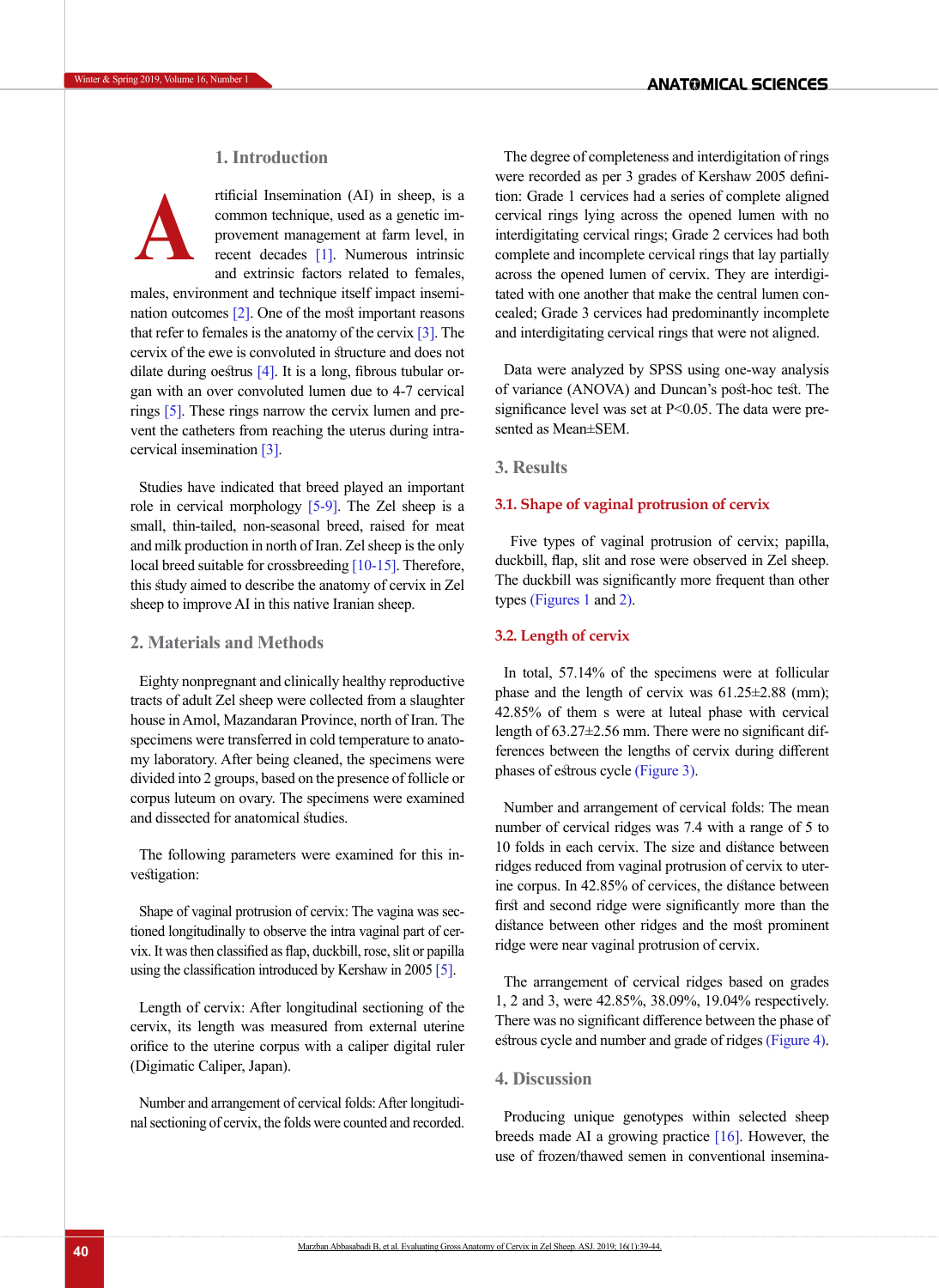

#### **ANATOMICAL SCIENCES**

<span id="page-2-0"></span>Figure 1. Classification of vaginal protrusion of cervix of Zel sheep (A) Papilla; (B) Duckbill; (C) Flap; (D) Slit; (E) Rose

tion yields poor fertility in sheep. One of the most important restrictive reasons to this matter is the anatomical structure of the cervix  $\lceil 3 \rceil$ . Therefore, many studies explored the anatomical structure of cervix and revealed significant differences in the anatomy of cervix among different breeds [\[5-9\]](#page-4-4). The present study described the morphological aspect of cervix in Zel sheep. We provided information for increasing the fertility rate in this native Iranian ewe, using a more suitable AI technique..

Similar to Santa inês ewes in Brazil, duckbill was the most frequent shape of vaginal protrusion of cervix in Zel sheep, [17]. However, papilla is the most dominant shape in other native Iranian breeds such as, Makooee, Kordi and afshari. Also, flap shape vaginal protrusion of cervix was the most frequently observed shape in Sanjabi sheep. In addition, this finding was in contrast with other sheep breeds, with the most predominant vaginal

protrusion of cervix shapes flap and rose [\[18-20,](#page-4-7) [5,](#page-4-4) [6\]](#page-4-8)  or spiral [\[9\].](#page-4-9)

The mean length of cervix in Zel sheep was 61.25±2.88 mm during follicular phase and 63.27±2.56 mm in luteal phase. No significant changes were observed in length of cervix during different phases of estrous. This result indicated that the length of cervix in Zel sheep is significantly more than other native Iranian breeds such as Afshari, Makooee, kordi and Sanjabi [\[18,](#page-4-7) [19\]](#page-4-10) with cervical lengths of 4.11±0.19, 4.02±0.23, 4.05±0.22 and 55.4±1.36 mm, respectively.

The cervical length of Zel sheep was significantly lower than the report of Kaabi about Churra, Assaf, Merino and Castellana breeds  $[3]$ , with mean length of 68.6 mm and Canadian crossbreed ewe with cervical length of  $67\pm1.1$  mm  $[6]$ . The average cervical length of native Indian breeds (Malpura and Kheri) in ewe lambs and adult



<span id="page-2-1"></span>**Figure 2.** Distriubation of different shapes of vaginal protrusion of cervix in Zel sheep

**ANATOMICAL SCIENCES**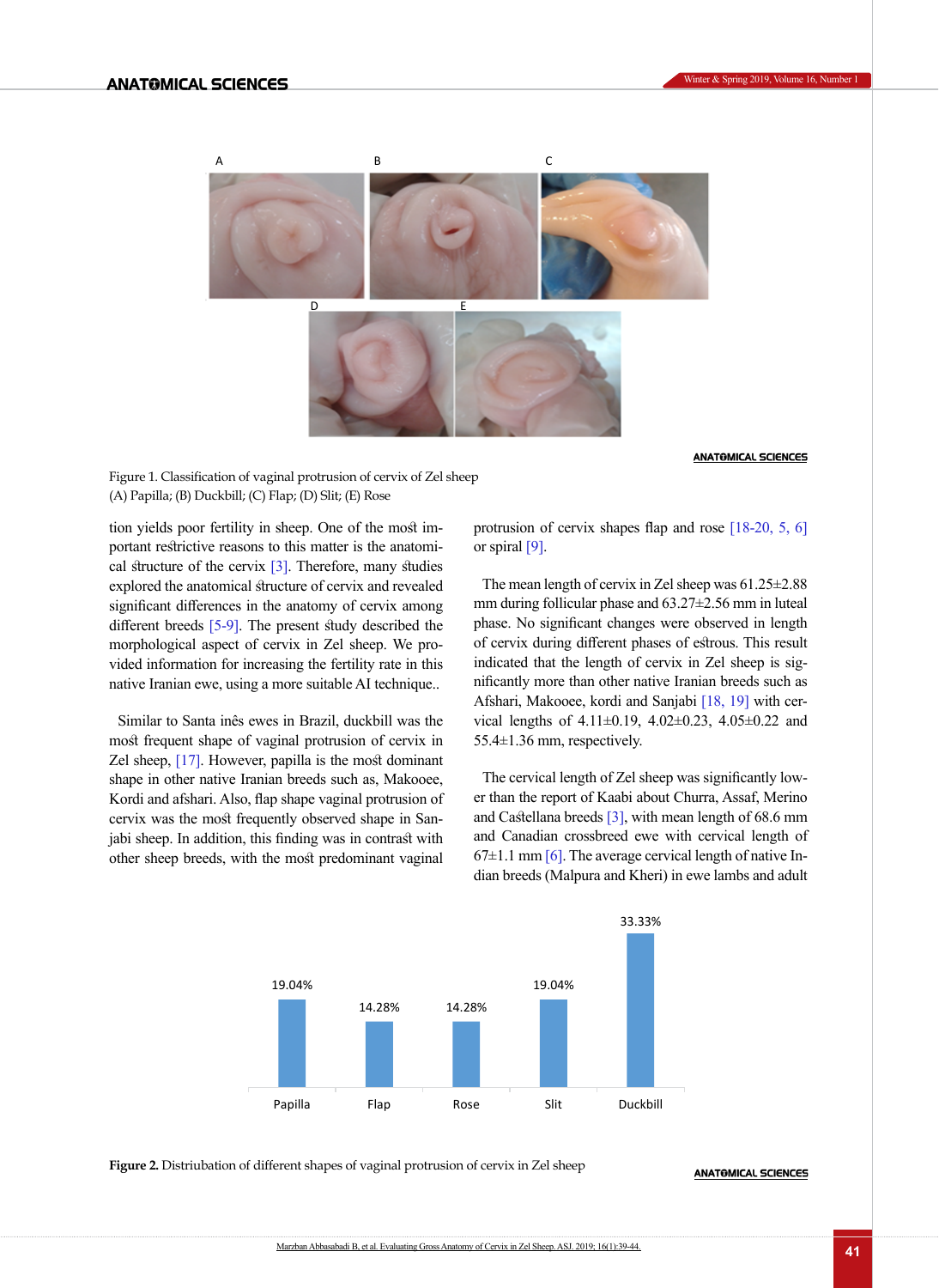Winter & Spring 2019, Volume 16, Number 1



<span id="page-3-0"></span>**Figure 3.** Length of cervix in follicular and luteal phase of genital tract in Zel sheep



#### **ANATOMICAL SCIENCES**

**ANATOMICAL SCIENCES** 

<span id="page-3-1"></span>**Figure 4.** Longitudinal section of cervical canal in Zel sheep and arrangement of cervical folds based on grades 1 to 3 A: grade 1; B: grade 2; and C: grade 3; Arrows show the direction and maximum penetration.

ewes were  $38\pm0.12$  mm and  $53\pm0.15$  mm, respectively [\[9\]](#page-4-9) and 46.8 mm (range of 30 to 70 mm) in Santa inês hair ewe [17]. The mean length of cervix in Karayaka ewe was reported as  $36.90\pm6.5$  mm [\[21\]](#page-5-0).

The mean number of cervical ridges in Zel sheep was 7.4 with a range of 5 to 10 folds in each cervix. The mean±SE number of cervical folds was 4.4±1.06 with a range of 3-7 folds per cervix in Sanjabi ewe [\[19\]](#page-4-10) and 5.65±0.19, 5.62±0.23, 5.5±0.22 in Afshari, Makooee and Kordi breeds [\[18\].](#page-4-7) In the Canadian crossbreed ewe, 4.9 $\pm$ 1.0 of funnel-shaped ring was reported  $[6]$ , In Merino, Castellana, Assaf and Chura breed, an average of 4.16 cervical rings was observed [\[3\].](#page-4-2) In native Indian breeds (Malpura and Kheri), the average number of rings in the cervices of ewe lambs and adult ewes were 3.2±0.19 and 3.4±0.22, respectively [\[9\].](#page-4-9) Number of folds was  $4.73\pm0.7$  in karayaka adult ewe [\[21\]](#page-5-0) and an average of 5.68 rings was seen in Santa inês hair ewe [17].

The anatomical features of the cervix of Zell ewes indicated predominance of duck-bill vaginal protrusion of cervix, long cervical length, higher number of cervical rings and larger rings near the vaginal protrusion of cervix. The anatomical characteristics of cervix in Zel sheep may lower the fertility chance through Transcervical Artificial Insemination (TCAI). However, the long distance between first and second cervical fold that has been observed in many cases may be suitable for intracervical insemination that is performed by insemination at the cervical opening or at the deepest possible intracervical site that is easily accessible without attempting to force the inseminating pipette into the cervical canal [\[22,](#page-5-1) [23\].](#page-5-2)

## **Ethical Considerations**

## **Compliance with ethical guidelines**

All steps of this study were approved by the Animal Ethics Committee, based on the Research Council of Amol University of Special Modern Technologies, Amol, Iran.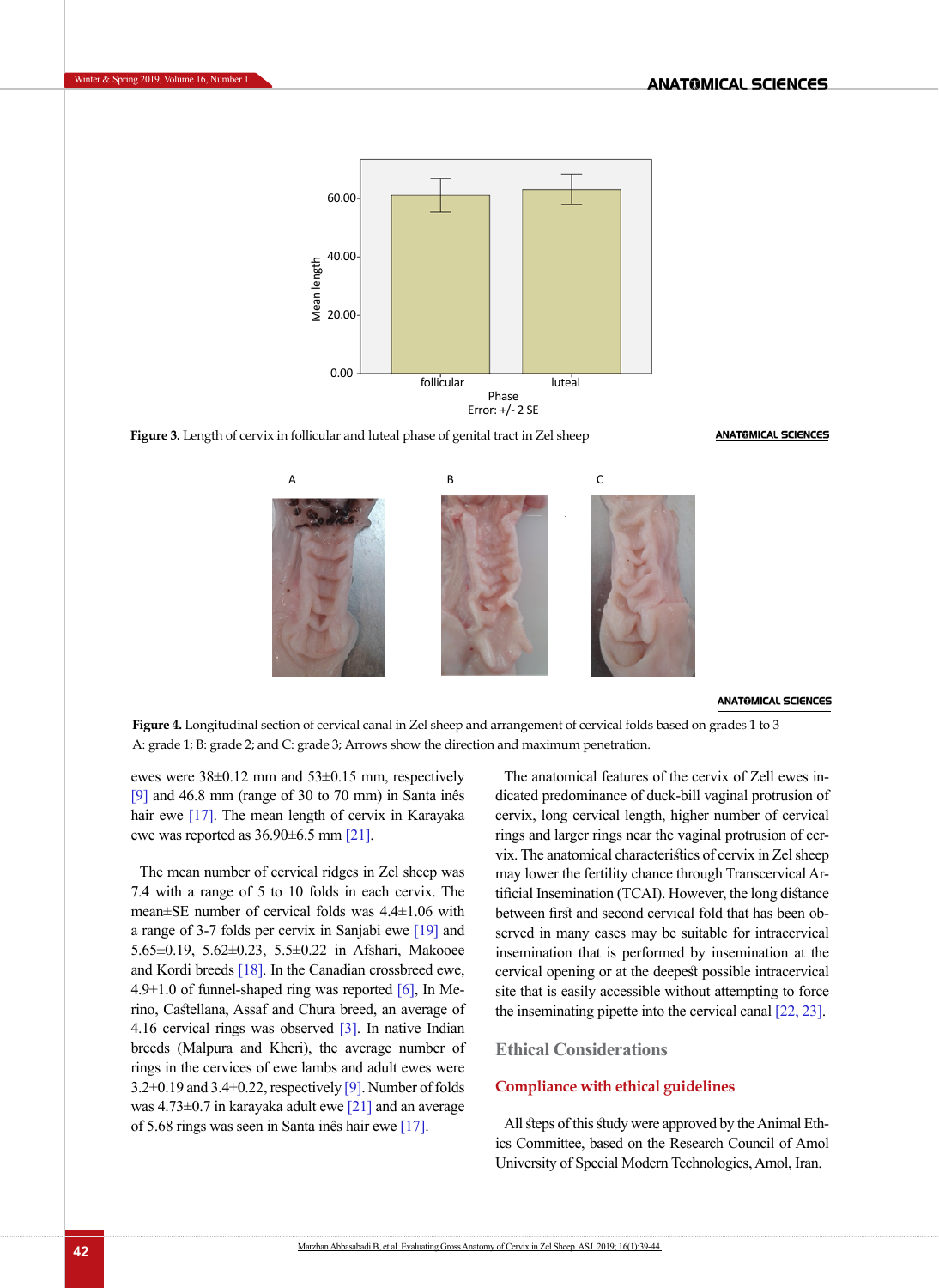## <span id="page-4-0"></span>**Funding**

This research work has been supported by a grant provided by Amol University of Special Modern Technologies, Amol, Iran.

## **Authors contributions**

All the authors have read and approved the manuscript.

## **Conflict of interest**

The authors certify that they have no affiliation with or involvement in any organization or entity with any financial interest, or non-financial interest in the subject matter or materials dismissed in this manuscript.

## **Acknowledgments**

We would like to thank Dr. Abbas Alizadeh for his great assistance and cooperation in collecting the specimens.

#### **References**

- <span id="page-4-1"></span>[1] Leethongdee S. Development of trans-cervical artificial Insemination in sheep with special reference to anatomy of cervix. Suranaree Journal of Science and Technology. 2010; 17(1):57-69.
- [2] Anel L, Alvarez M, Martinez-Pastor F, Garcia-Macias V, Anel E, De Paz P. Improvement strategies in ovine artificial insemination. Reproduction in Domestic Animals. 2006; 41(s2):30-42. [\[DOI:10.1111/j.1439-0531.2006.00767.x\]](https://doi.org/10.1111/j.1439-0531.2006.00767.x)
- <span id="page-4-2"></span>[3] Kaabi M, Alvarez M, Anel E, Chamorro CA, Boixo JC, De Paz P, et al. Influence of breed and age on morphometry and depth of inseminating catheter penetration in the ewe cervix: A postmortem study. Theriogenology. 2006; 66(8):1876-83. [\[DOI:10.1016/j.theriogenology.2006.04.039\]](https://doi.org/10.1016/j.theriogenology.2006.04.039)
- <span id="page-4-3"></span>[4] Donovan A, Hanrahan JP, Lally T, Boland MP, Byrne GP, Duffy P, et al. AI for sheep using frozen-thawed semen. Teagasc. 2001; 11:359-68.
- <span id="page-4-4"></span>[5] Kershaw CM, Khalid M, McGowan MR, Ingram K, Leethongdee S, Wax G, et al. The anatomy of the sheep cervix and its influence on the transcervical passage of an inseminating pipette into the uterine lumen. Theriogenology. 2005; 64(5):1225-35. [\[DOI:10.1016/j.theriogenol](https://doi.org/10.1016/j.theriogenology.2005.02.017)[ogy.2005.02.017](https://doi.org/10.1016/j.theriogenology.2005.02.017)]
- <span id="page-4-8"></span>[6] Halbert GW, Dobson H, Walton JS, Buckrell BC. The structure of the cervical canal of the ewe. Theriogenology. 1990; 33(5):977-92. [\[DOI:10.1016/0093-691X\(90\)90060-7](https://doi.org/10.1016/0093-691X(90)90060-7)]
- [7] Eppleston J, Salamon S, Moore NW, Evans G. The depth of cervical insemination and site of intrauterine insemination and their relationship to the fertility of frozen-thawed ram

semen. Animal Reproduction Science. 1994; 36(3-4):211-25. [\[DOI:10.1016/0378-4320\(94\)90069-8](https://doi.org/10.1016/0378-4320(94)90069-8)]

- [8] Wulster-Radcliffe MC, Wang S, Lewis GS. Transcervical artificial insemination in sheep: Effects of a new transcervical artificial insemination instrument and traversing the cervix on pregnancy and lambing rates. Theriogenology. 2004; 62(6):990-1002. [\[DOI:10.1016/j.theriogenology.2003.12.031](https://doi.org/10.1016/j.theriogenology.2003.12.031)]
- <span id="page-4-9"></span>[9] Naqvi SM, Pandey GK, Gautam KK, Joshi A, Geethalakshmi V, Mittal JP. Evaluation of gross anatomical features of cervix of tropical sheep using cervical silicone moulds. Animal Reproduction Science 2005; 85(3):337-44. [\[DOI:10.1016/j.](https://doi.org/10.1016/j.anireprosci.2003.10.007) [anireprosci.2003.10.007](https://doi.org/10.1016/j.anireprosci.2003.10.007)]
- <span id="page-4-5"></span>[10] Valizadeh R. Iranian sheep and goat industry at a glance. Paper presented at The Stress Management in Small Ruminant Production and Product Processing Congress. 29 January 2010; Jaipur, India; 2010.
- [11] Yousefi S, Azari MA, Zerehdaran S, Samiee R, Khataminejhad R. Effect of β-lactoglobulin and κ-casein genes polymorphism on milk composition in indigenous Zel sheep. Archives Animal Breeding. 2013; 56(1):216-24. [\[DOI:10.7482/0003-9438-56-021](https://doi.org/10.7482/0003-9438-56-021)]
- [12] Akbarinejad V, Niasari-Naslaji A, Mahmoudzadeh H, Mohajer M. Effects of diets enriched in different sources of fatty acids on reproductive performance of Zel sheep. Iranian Journal of Veterinary Research. 2012; 13(4):310-6. [DOI:[10.22099/IJVR.2012.611](http://dx.doi.org/10.22099/ijvr.2012.611)]
- [13] Dehnavi E, Azari MA, Hasani S, Nassiri M, Mohajer M, Ahmadi AR. Genetic variability of calpastatin and calpain genes in Iranian Zel sheep using PCR-RFLP and PCR-SSCP methods. Iranian Journal of Biotechnology. 2012; 10(2):136-9.
- [14] Yousefi AR, Kohram H, Shahneh AZ, Nik-Khah A, Campbell AW. Comparison of the meat quality and fatty acid composition of traditional fat-tailed (Chall) and tailed (Zel) Iranian sheep breeds. Meat Science. 2012; 92(4):417-22. [\[DOI:10.1016/j.meatsci.2012.05.004](https://doi.org/10.1016/j.meatsci.2012.05.004)]
- [15] Kashan NE, Azar GM, Afzalzadeh A, Salehi A. Growth performance and carcass quality of fattening lambs from fat-tailed and tailed sheep breeds. Small Ruminant Re-search. 2005; 60(3):267-71. [[DOI:10.1016/j.smallrum](https://doi.org/10.1016/j.smallrumres.2005.01.001)[res.2005.01.001\]](https://doi.org/10.1016/j.smallrumres.2005.01.001)
- <span id="page-4-6"></span>[16] Campbell JW, Harvey TG, McDonald MF, Sparksman RI. Transcervical insemination in sheep: An anatomical and histological evaluation. Theriogenology. 1996; 45(8):1535- 44. [[DOI:10.1016/0093-691X\(96\)00121-5](https://doi.org/10.1016/0093-691X(96)00121-5)]
- [17] Júnior CC, McManus C, Jivago JL, Bernardi M, Lucci CM. Anatomical and histological characterization of the cervix in Santa Inês hair ewes. Animal Reproduction. 2014; 11(1):49-55.
- <span id="page-4-7"></span>[18] Sofieh K, Rezaeen H, Kahram H. [Study of anatomy of sheep cervix and its influence on insemination catheter penetration (Persian)]. Iranian Journal of Animal Science. 2013; 45(4):317-325. [DOI: [10.22059/ijas.2014.54346\]](https://dx.doi.org/10.22059/ijas.2014.54346)
- <span id="page-4-10"></span>[19] Habibizad J, Karami-Shabankareh H, Muhaghegh-Dolatabady M. Influence of age and cervical grade on anatomy, morphology and depth of cervical penetration in Sanjabi ewes. Journal of Livestock Science and Technologies. 2015; 3(2):33-8. [DOI: [10.22103/JLST.2015.1056\]](http://dx.doi.org/10.22103/jlst.2015.1056)